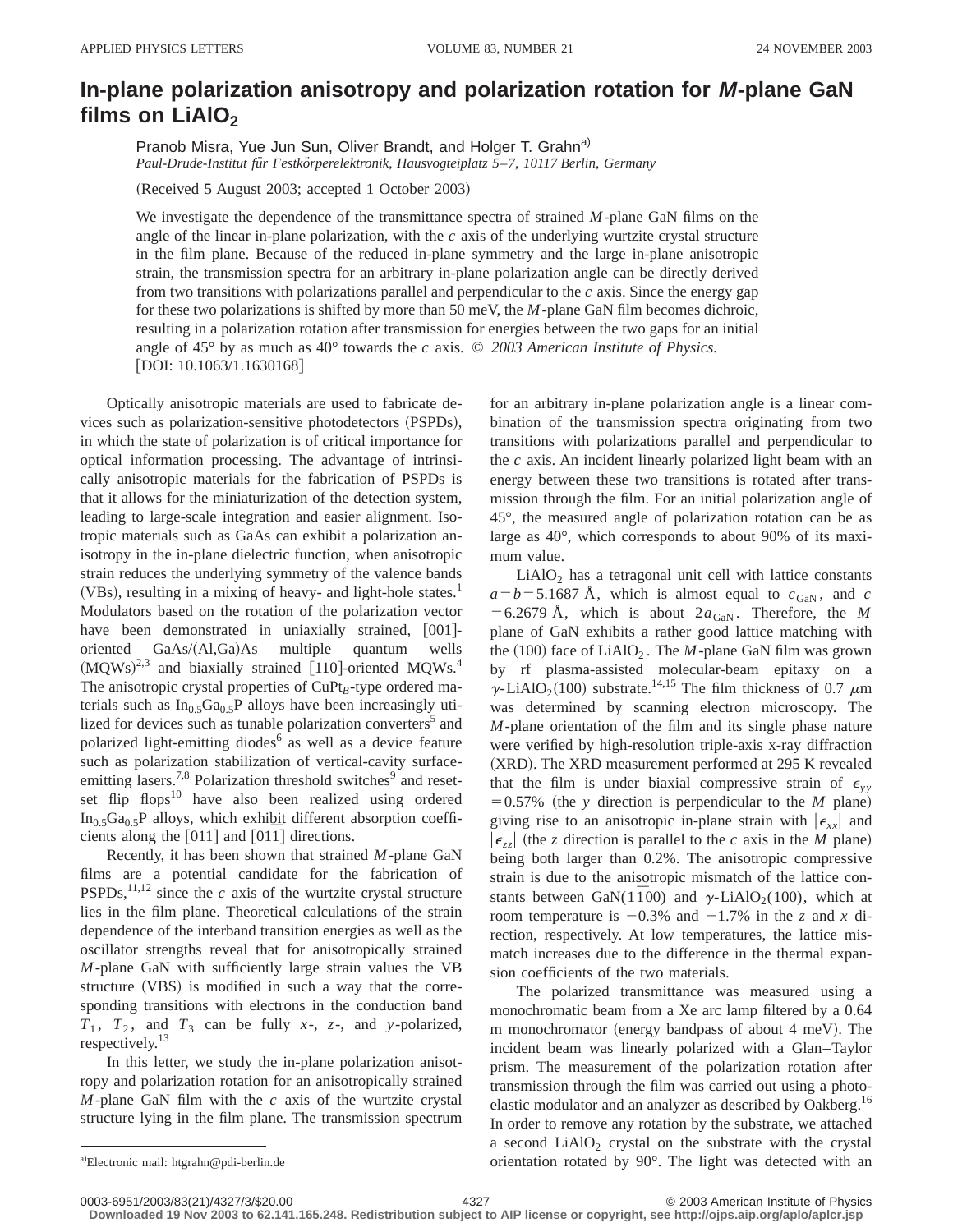UV-enhanced photodetector connected to a lock-in amplifier.

The  $\mathbf{k} \cdot \mathbf{p}$  approach to calculate the band structure reveals that for *M*-plane GaN under biaxial anisotropic compressive strain the VBS is modified in such a way that only two transitions  $T_1$  and  $T_2$  have to be considered for light polarized in the *M* plane.<sup>13</sup> These two transitions occur for light linearly polarized parallel to the *z* axis  $(E||c)$  and parallel to the *x* axis  $(E \perp c)$ . Therefore, we expect that for light polarized at an arbitrary angle with respect to the *c* axis the transmittance becomes a linear combination of the transmittance for the two orthogonally polarized transitions  $T_1$  and  $T_2$ .

The calculation of the transmittance and reflectance of multilayered system is usually performed using the transfer matrix method (TMM) because of its power to deal with multiple reflections at the various interfaces. In the case of an isotropic layered system, the TMM involves only the manipulation of  $2\times2$  matrices, since the electromagnetic wave can be expressed by two independent modes. However, the *M*-plane GaN film is clearly an anisotropic medium, since the interband-transition oscillator strength depends on the inplane polarization angle. $12,13$  In such anisotropic media, the electromagnetic wave is expressed by four modes, two for *E*||c and two for  $E \perp c$ , resulting in a 4×4 matrix.<sup>17</sup> We will apply this formalism to our particular system, which consists of a thin  $M$ -plane GaN film on a thick  $LiAlO<sub>2</sub>$  substrate. Both the film and the substrate are anisotropic media with different dielectric constants for the two orthogonal directions.

Following Yeh, $^{17}$  we obtain

$$
\begin{pmatrix} A_z \\ B_z \\ A_x \\ B_x \end{pmatrix} = \begin{pmatrix} M_{11}M_{12}M_{13}M_{14} \\ M_{21}M_{22}M_{23}M_{24} \\ M_{31}M_{32}M_{33}M_{34} \\ M_{41}M_{42}M_{43}M_{44} \end{pmatrix} \begin{pmatrix} C_z \\ D_z \\ C_x \\ D_x \end{pmatrix},
$$
(1)

where  $A_z$  and  $A_x$  ( $C_z$  and  $C_x$ ) denote the amplitudes of the waves traveling before the system (after the system) in air to the right with a polarization parallel to the  $z$  and  $x$  axis, respectively, while  $B_z$  and  $B_x$  ( $D_z$  and  $D_x$ ) denote the corresponding amplitudes for waves traveling before the system (after the system) in air to the left. Since we consider the transmission under normal incidence, the axes in the laboratory frame overlap with the optical axes of the uniaxial medium. Therefore, the matrix elements  $M_{13}$ ,  $M_{14}$ ,  $M_{23}$ , and  $M_{24}$  as well as  $M_{31}$ ,  $M_{32}$ ,  $M_{41}$ , and  $M_{42}$  are all equal to zero so that the  $4\times4$  matrix is reduced to a block diagonal form with two  $2\times2$  matrices, corresponding to the two primary directions, i.e.,  $z$  and  $x$ . Since the final medium (air) is considered to be semi-infinite, there are no traveling waves to the left so that  $D<sub>z</sub>$  and  $D<sub>x</sub>$  are equal to zero. After multiplication, we therefore obtain

$$
\begin{pmatrix} A_z \\ B_z \\ A_x \\ B_x \end{pmatrix} = \begin{pmatrix} M_{11}C_z \\ M_{21}C_z \\ M_{33}C_x \\ M_{43}C_x \end{pmatrix} .
$$
 (2)

The transmittance for  $E||c$  ( $E\perp c$ ) is then given by  $T_{\parallel}$  $=1/|M_{11}|^2$  ( $T_{\perp}=1/|M_{33}|^2$ ). The transmittance  $T(\phi_i)$  for an arbitrary initial polarization angle  $\phi_i$  can be expressed as



FIG. 1. Measured transmission spectra (symbols) for several polarization angles  $\phi_i$  between 0° and 90° in steps of 15° at (a) 6 and (b) 295 K for the *M*-plane GaN film. The solid lines for  $\phi_i = 15^\circ - 75^\circ$  indicate the result of the calculation according to Eq.  $(3)$ .

where  $T_{\parallel}$  and  $T_{\perp}$  denote the transmittance for  $\phi_i=0^{\circ}$  and  $\phi_i = 90^\circ$ , respectively. Note that the transmittance should be exactly the same for  $\phi_i$  and  $180^\circ - \phi_i$ . A similar expression exists for the transmittance *T* as a function of the polarization angle after transmission  $\phi_f$  through the film

$$
\frac{1}{T(\phi_f)} = \frac{1}{T_{\parallel}} \cos^2(\phi_f) + \frac{1}{T_{\perp}} \sin^2(\phi_f).
$$
 (4)

The polarization angle after transmission  $\phi_f$  is related to  $\phi_i$ by

$$
\phi_f = \arctan\left[\tan(\phi_i) \quad \sqrt{\frac{T_\perp}{T_\parallel}}\right],\tag{5}
$$

For any initial polarization angle  $0<\phi_i<90^\circ$ , this equation implies that in the energy region, where  $T_{\perp}$  is zero, but  $T_{\parallel}$  is finite,  $\phi_f = 0^\circ$ , i.e., the initial polarization will be completely rotated back to be parallel to the *c* axis after transmission.

The measured transmittance under normal incidence of the *M*-plane GaN film is shown in Figs.  $1(a)$  and  $1(b)$  by the full symbols for polarization parallel ( $\phi_i=0^\circ$ ) and perpendicular to the *c* axis ( $\phi_i = 90^\circ$ ) for 6 and 295 K, respectively. At both temperatures, we observe a significant shift of the effective energy gap towards higher energies for  $\phi_i = 0^\circ$ , i.e., *E*<sup> $|c$ </sup>, in comparison to  $\phi_i = 90^\circ$ , i.e., *E*<sup> $\perp$ </sup>*c*. The band gap increases by 49 meV  $(60 \text{ meV})$  at 295 K  $(6 \text{ K})$ . The larger separation at low temperatures may be due to a higher inplane strain because of the larger thermal expansion coefficient mismatch compared to room temperature. A different inhomogeneous broadening of the two transitions at the two temperatures could also contribute to the difference in the separation. Note that the energy scales in Figs.  $1(a)$  and  $1(b)$ are identical in order to clearly demonstrate the redshift of the energy gap from low to room temperature. The different

 $T(\phi_i) = T_{\parallel} \cos^2(\phi_i) + T_{\perp} \sin^2(\phi_i)$ , (3) energy gaps for the two polarizations occur, because the Downloaded 19 Nov 2003 to 62.141.165.248. Redistribution subject to AIP license or copyright, see http://ojps.aip.org/aplo